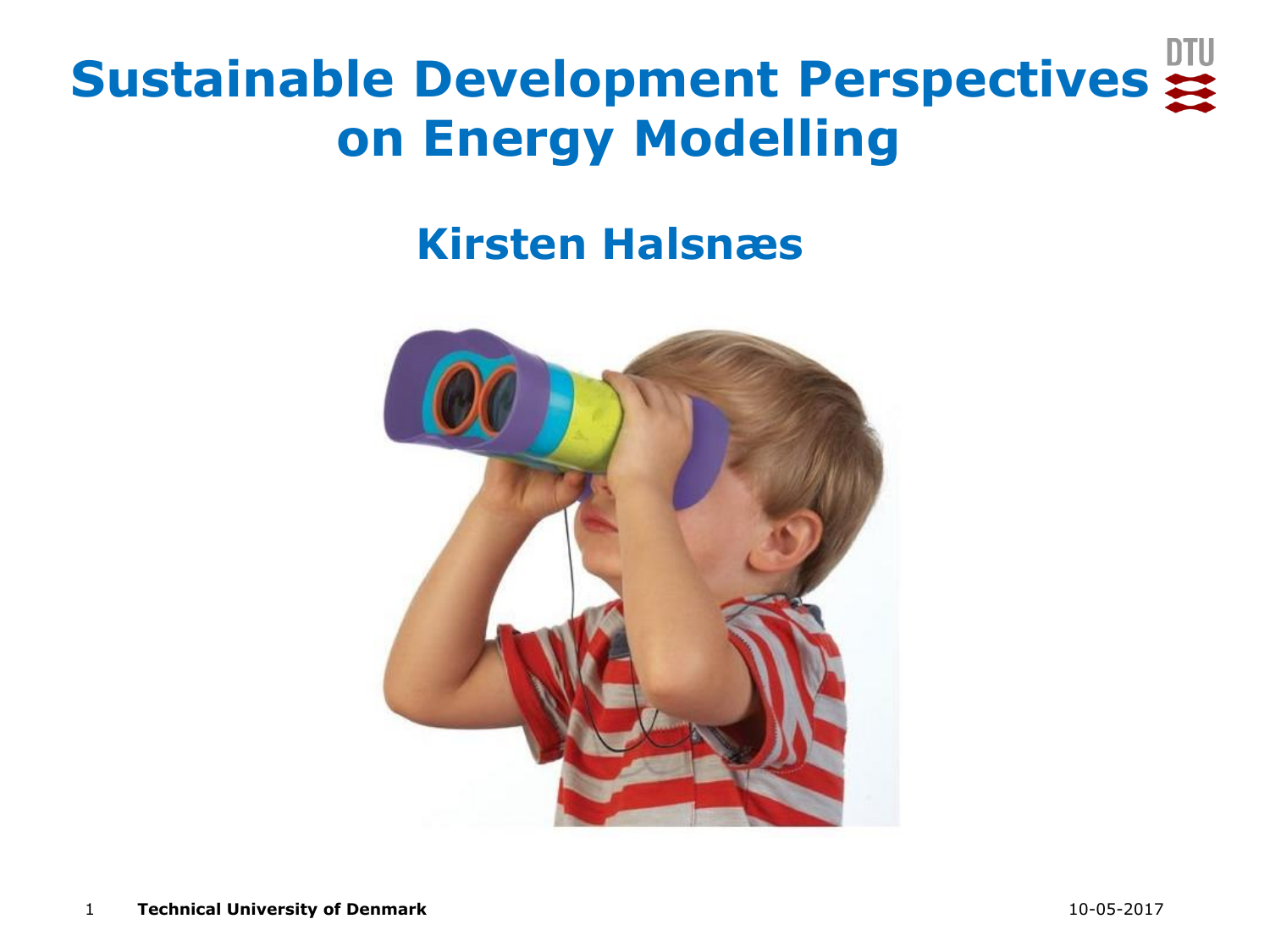#### **Scope**



- Transformation need to include all countries in the world at different development stages
- Addressing sustainable development (SD) is a prerequisite for meeting low stabilization targets
- IPCC Chapter 17:Acceleration of mitigation in the context of sustainable development
- State of the art in international energy research: IAM's
- Challenges facing studies for developing countries access, affordability, income generation

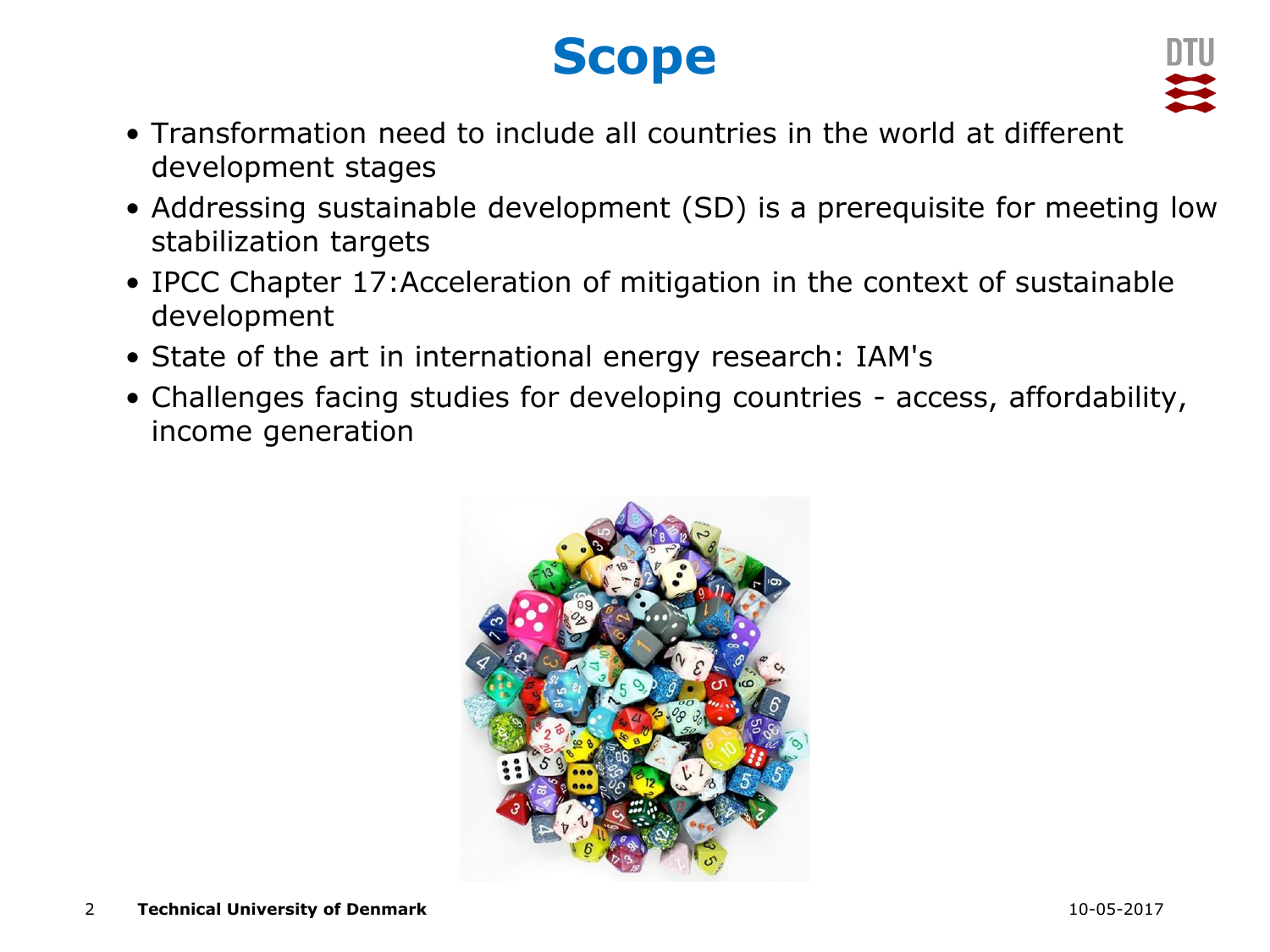## **The Synergies and Tradeoffs Issue**

- Major criteria in decision making
- Tradeoffs have to be openly addressed
- Mapping of mitigation options synergies and tradeoffs need to be context specific
- Conclusions like "the benefits of mitigation exceed the costs at very aggregate level" are not very usefull
- Tradeoff and synergi issues are linked Just transition and stranded assets issues

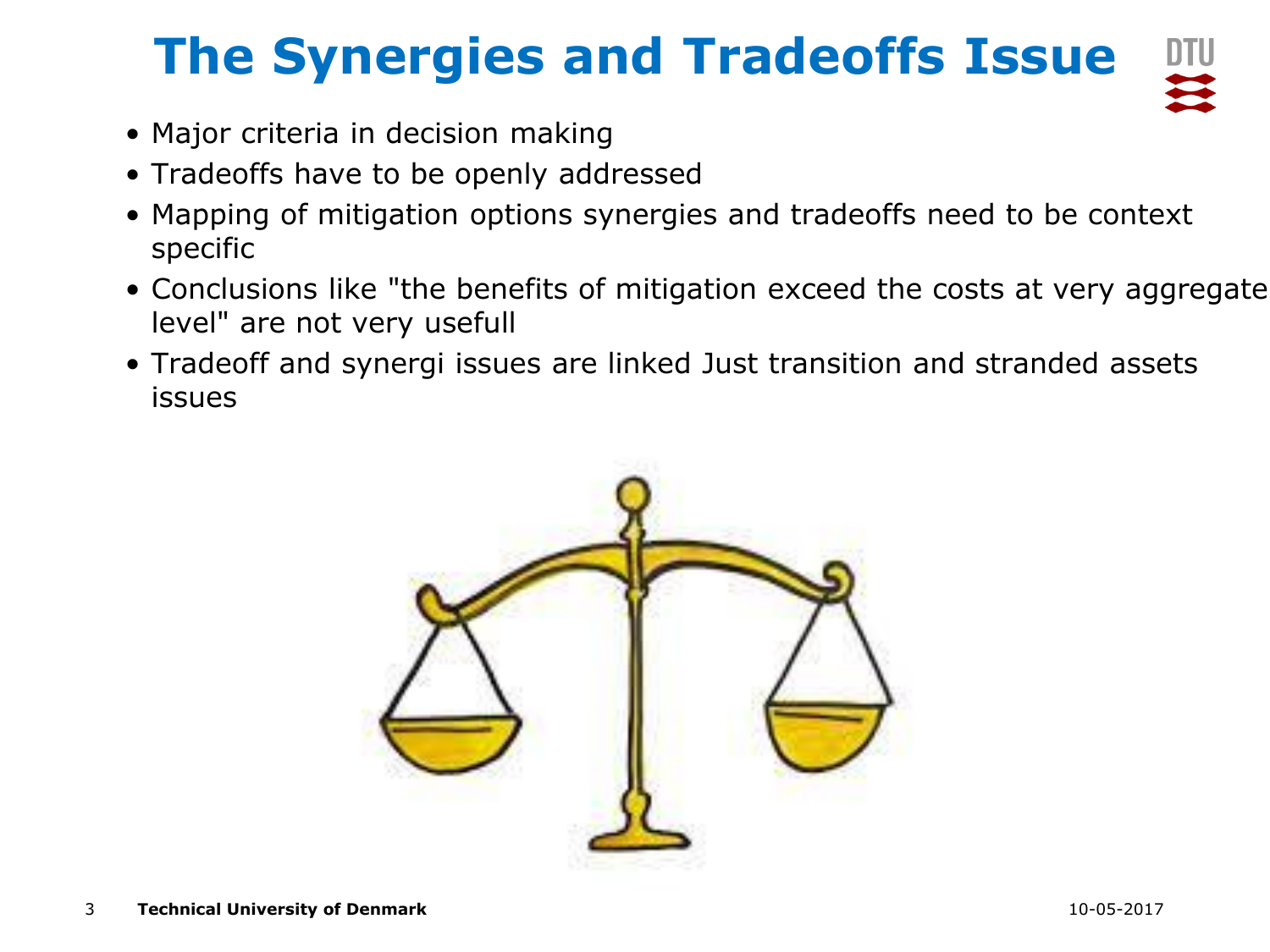# **Policy Relevant Questions**

- Energy sector planning perspective:
	- Impacts of mitigation options on SDG's. Energy and SDG
	- What to consider beyond energy system modelling boundaries
- What can be considered as green energy options EU shortlist criteria
- Green investments and finance:
	- Financial climate policy risk
	- Institutional investors

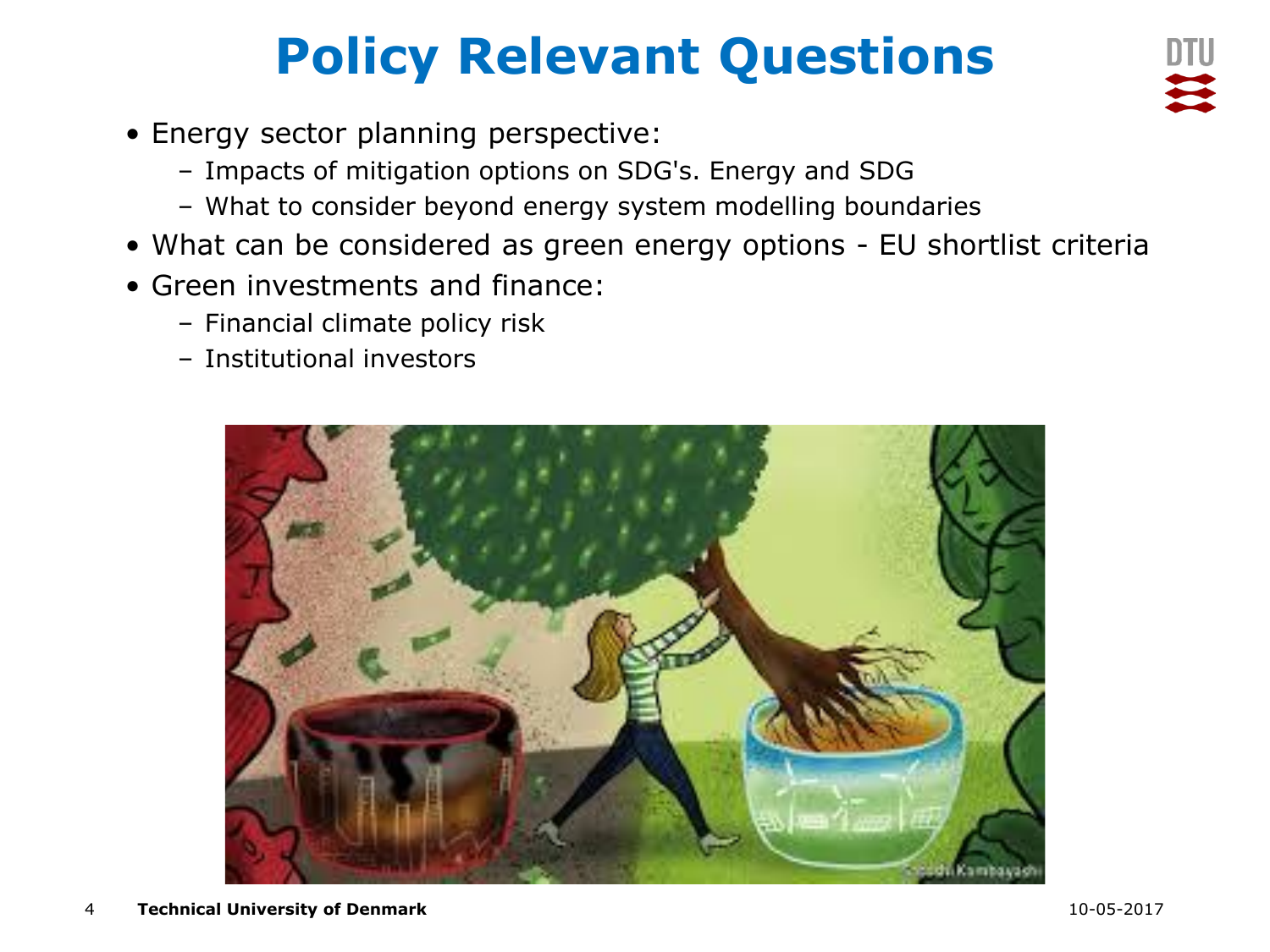# **Energy Model Structures and SD**

- Energy models are structered around technologies and systems SDG7 energy access and costs can directly by modelled
- Indirect impacts on e.g. health (airpollution), and energy for education, health clinics, industry etc can also be assessed
- Energy modelling studies have to be supplemented with studies on other sustainable development issues - e.g. land use models
- Socioeconomic sustainability include human and society centric aspects e.g. development studies on energy access and income generation



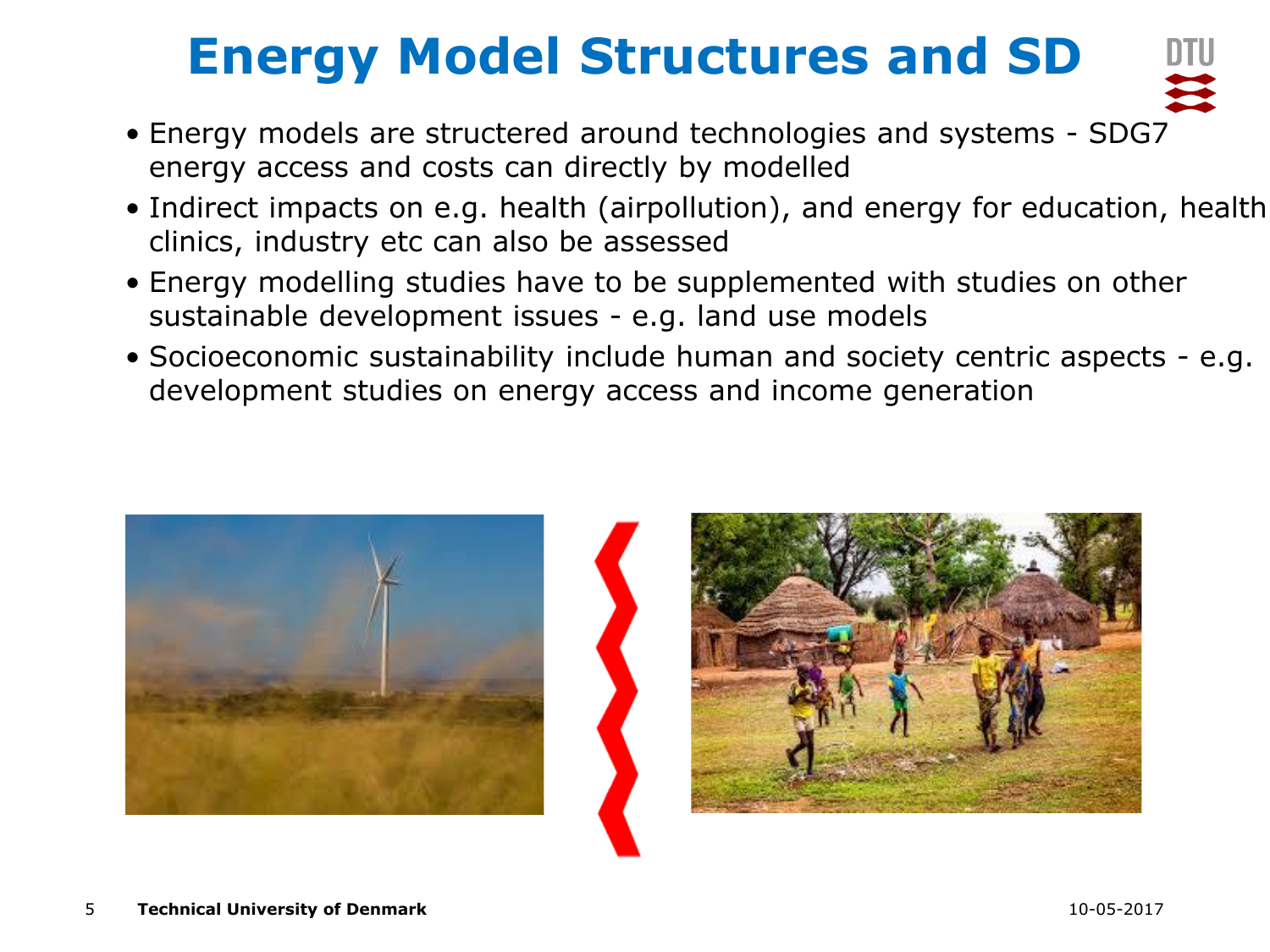#### **SDG Energy Modelling Results**

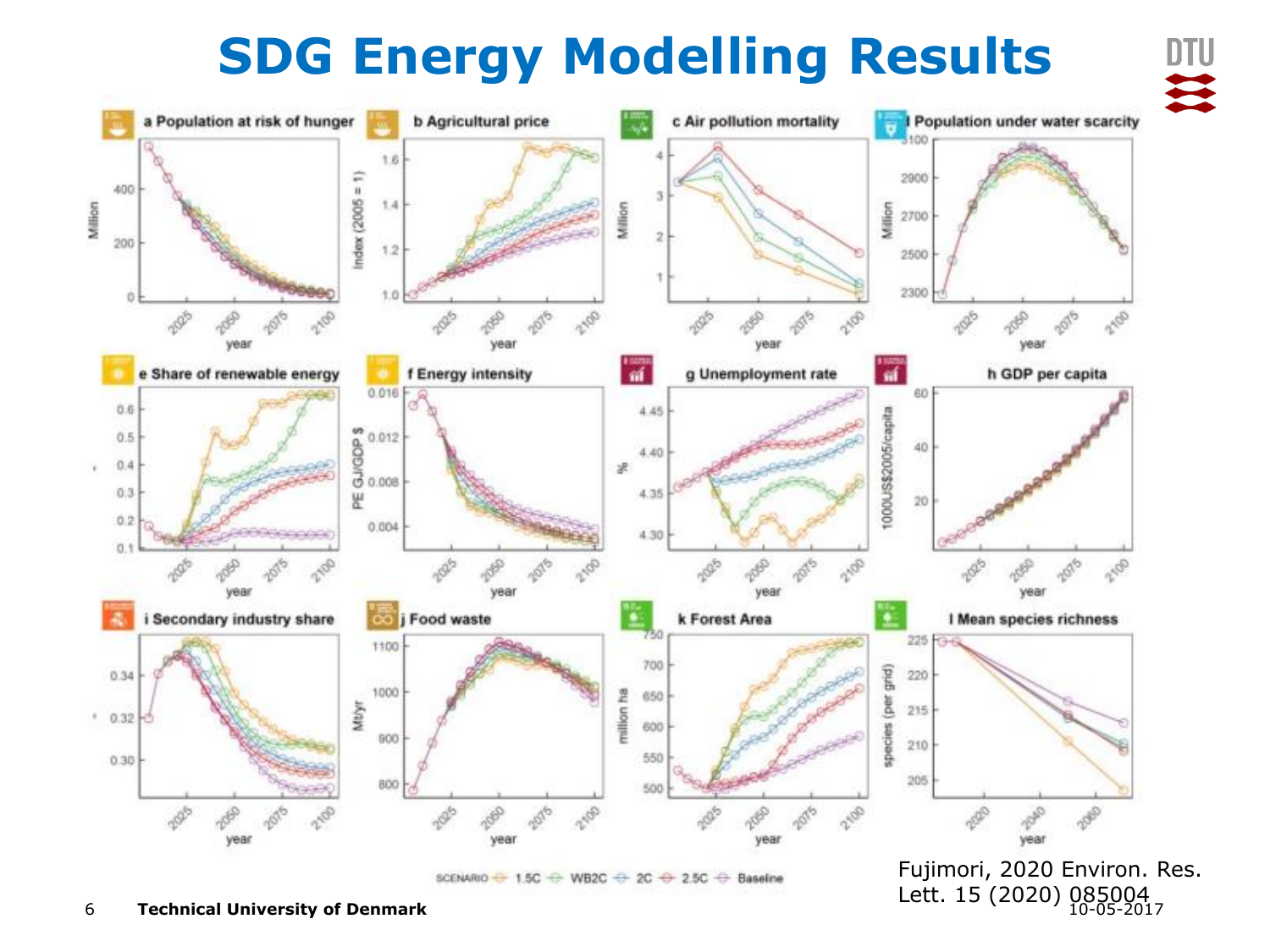

Soergel, B. et al., 2021a: A sustainable development pathway for climate action within the UN 2030 Agenda. *Nat. Clim. Chang.*, **11**(8), 656–664, doi:10.1038/s41558-021-01098-3.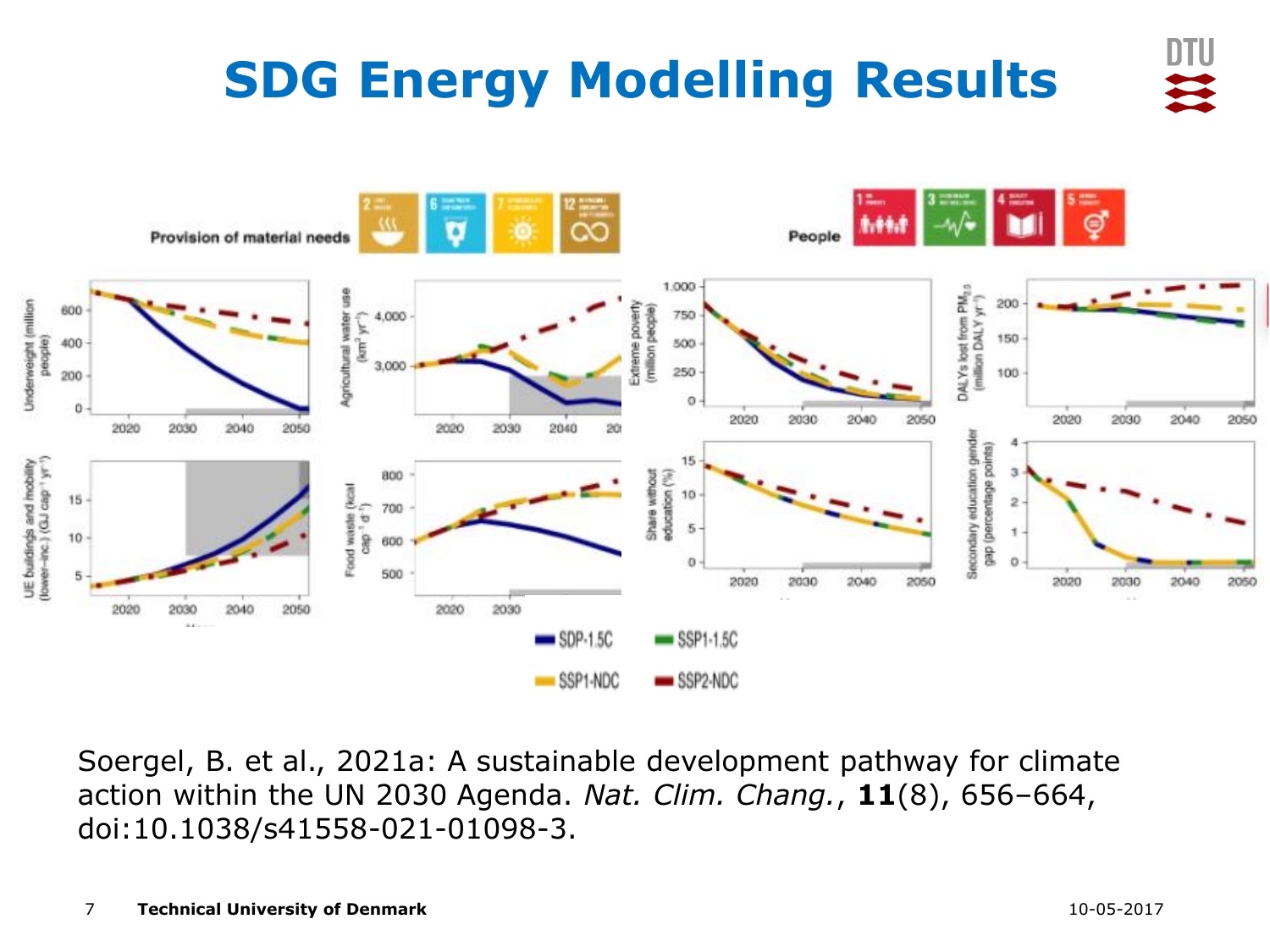#### **SDG Energy Modelling Results**

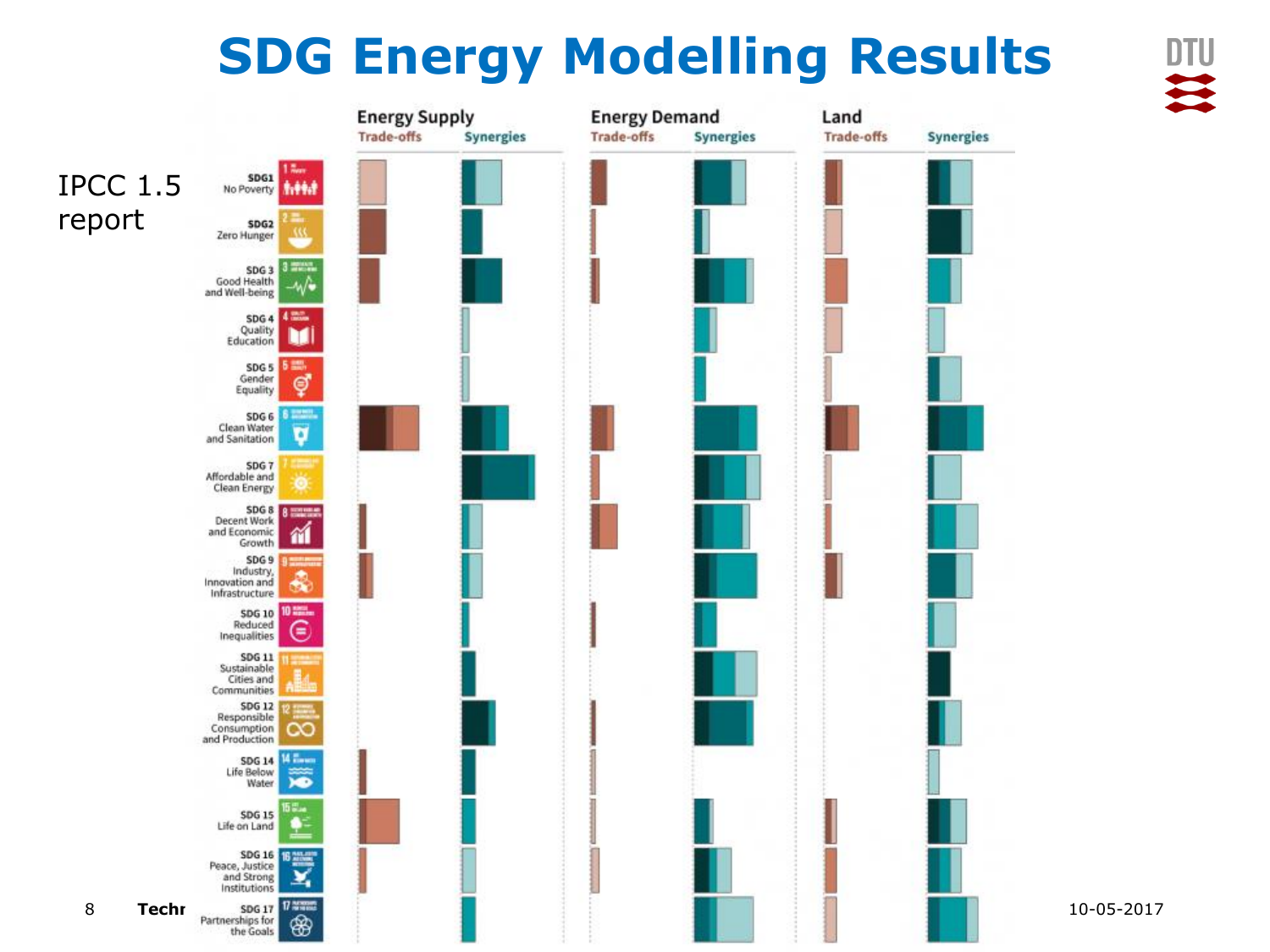#### **General Model Conclusions**



- There are tradeoffs between some energy supply options and landuse related to bioenergy crops, renewable energy facilities etc
- Tradeoffs on water demand for energy and agriculture
- Tradeoff SDG's: No poverty, zero hunger, biodiversity etc
- Synergies are related to no poverty, education, health, industry etc
- Large agreement across modelling studies

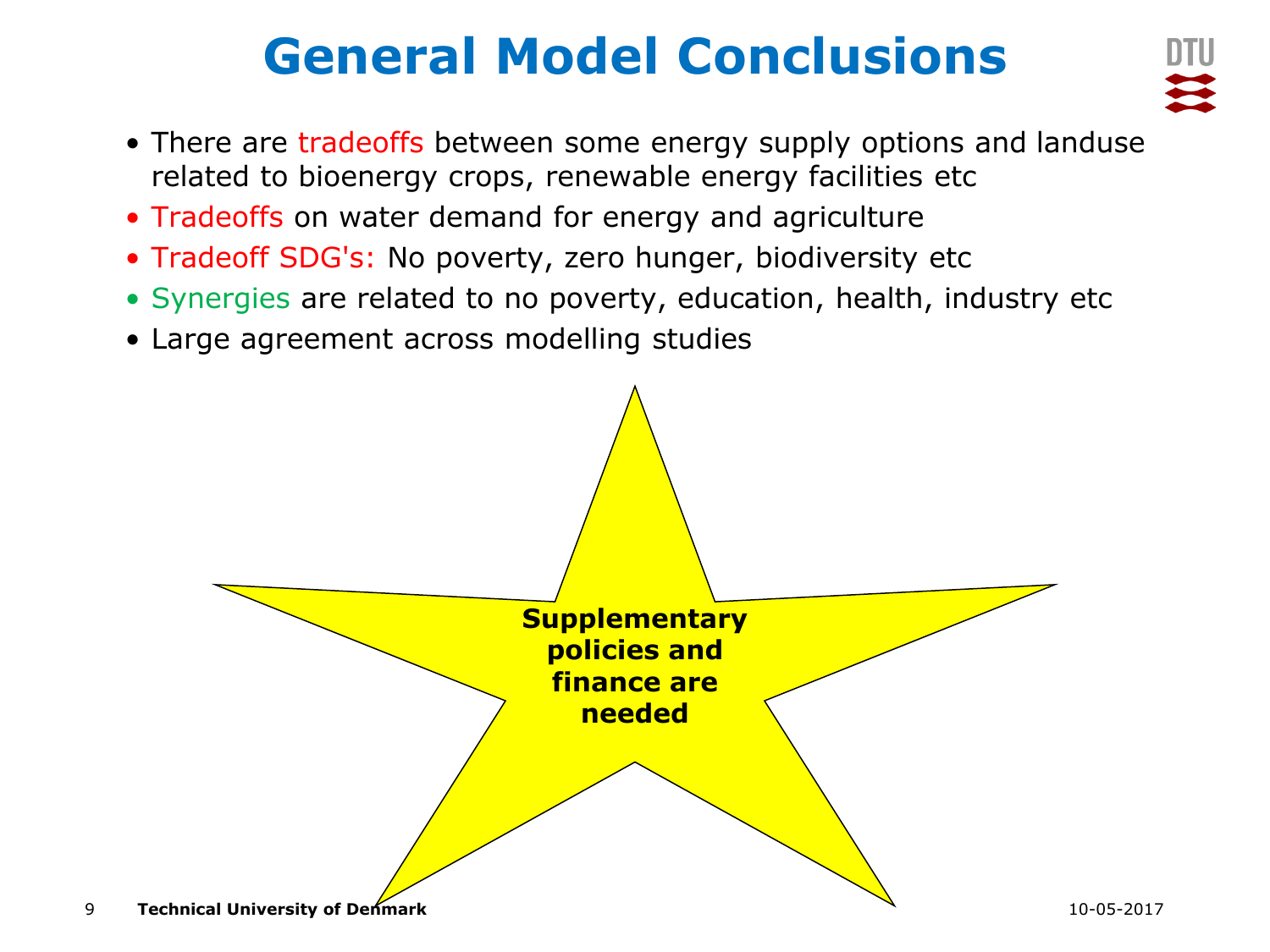# **Renewable Energy Study for Ghana**



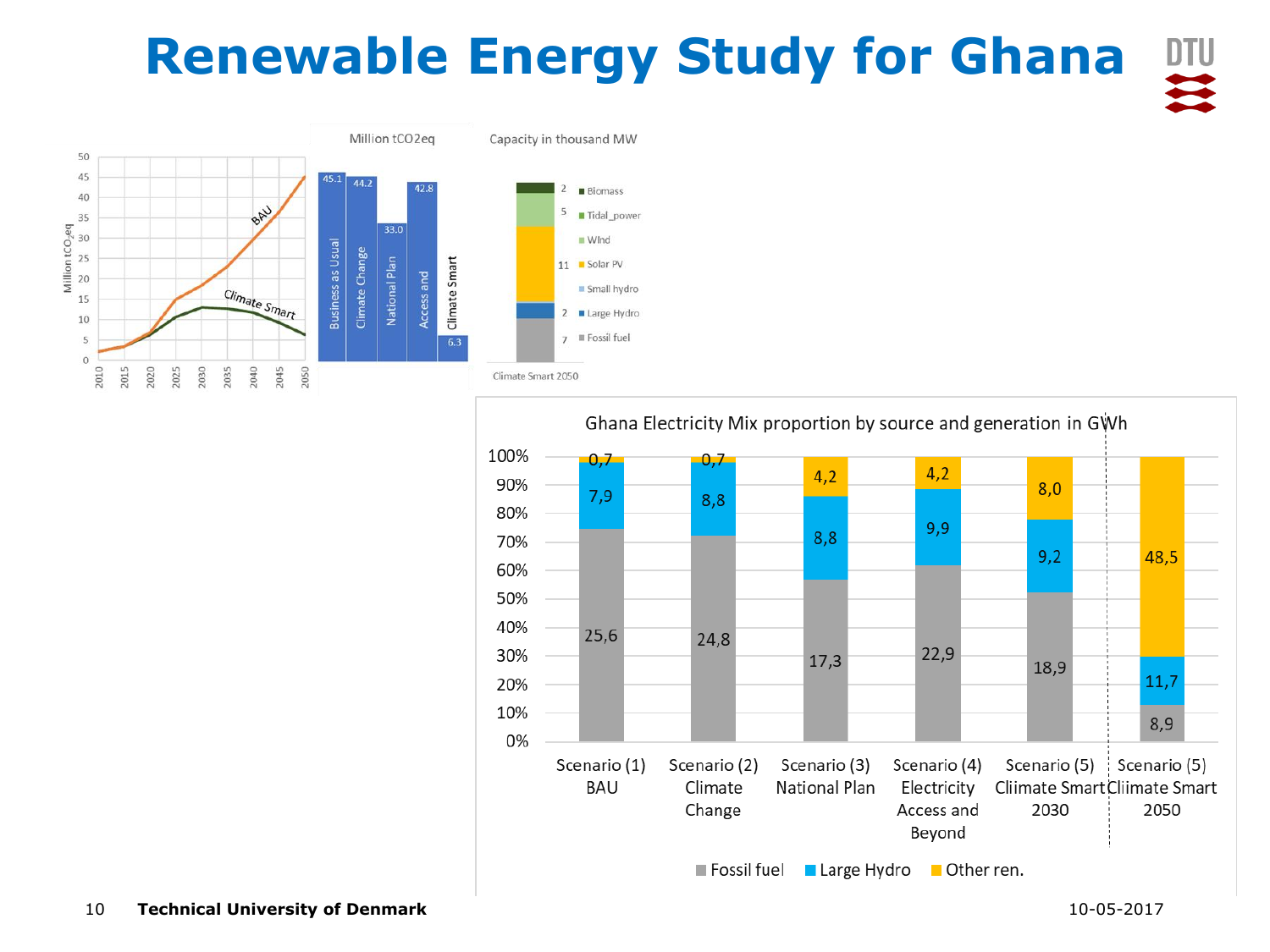# **Energy Access in Poor Ghana Regions**

| What is the most Northern<br>used source of<br>electricity in your<br>household pct. share |      | <b>Upper East</b> | <b>Upper West</b> |
|--------------------------------------------------------------------------------------------|------|-------------------|-------------------|
| National grid                                                                              | 53,5 | 42,2              | 56,0              |
| Local Mini grid                                                                            | 0,0  | 0,0               | 0,8               |
| Private generator                                                                          | 0,1  | 0,0               | 0,0               |
| Solar home system                                                                          | 0,6  | 0,8               | 0,3               |
| Solar<br>lantern/Lighting                                                                  | 0,4  | 5,8               | 0,1               |
| Rechargeable<br>battery                                                                    | 2,2  | 5,9               | 0,3               |
| Other                                                                                      | 0,3  | 0,0               | 0,0               |
| No electric power                                                                          | 43,0 | 42,5              | 42,5              |

*Power supply of households in Ghana in the Northern, Upper East and Upper West Regions in 2017 based on GLSS 7*

|                                         | Northern |      | Upper East   Upper West |
|-----------------------------------------|----------|------|-------------------------|
| Gird is too far<br>away                 | 68,2     | 39,0 | 37,4                    |
| of<br>Cost<br>electricity<br>connection | 12,7     | 18,3 | 15,7                    |
| Monthly fee is<br>too high              | 3,1      | 4,6  | 5,2                     |
| Satisfied with<br>current<br>connection | 0,7      | 0,0  | 0,2                     |
| Landlord<br>decision                    | 0,2      | 0,0  | 0,0                     |
| Service<br>unreliable                   | 0,4      | 7,3  | 5,0                     |
| Administrativ<br>e procedures           | 3,3      | 1,2  | 11,9                    |
| Company<br>refused<br>to<br>connect     | 4,8      | 11,7 | 10,5                    |
| Other                                   | 6,8      | 17,9 | 14,1                    |

*Main reasons for not being connected to the main grid, percentage shares in the Northern, Uppe East, and Upper West regions of Ghana (GLSS 7)*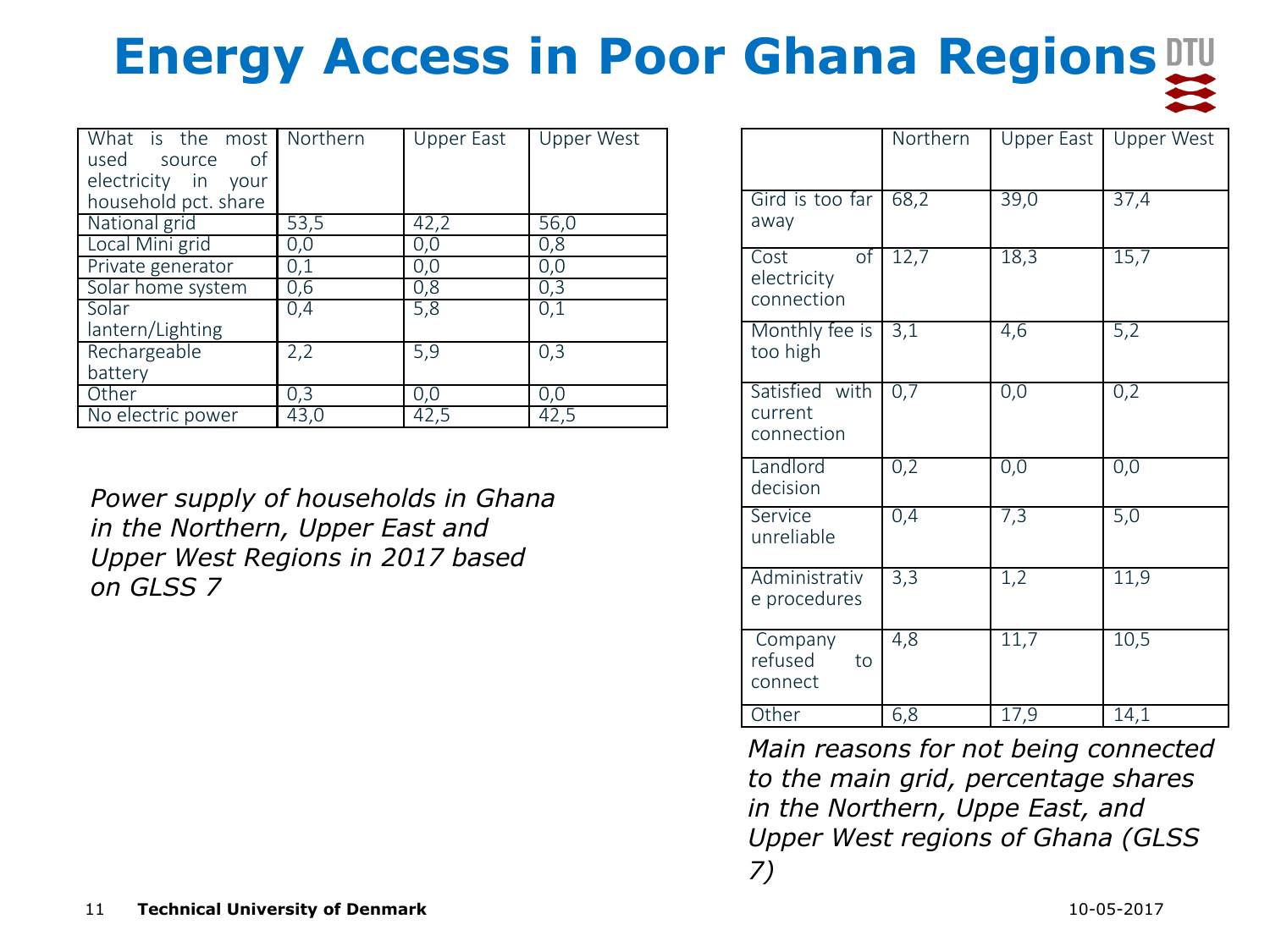### **SDG Measures in LDC's**

- Energy demand willingness and ability to pay
- Quantity and type of energy supplied:
	- Energy supply reliability (renewable versus other sources)
	- Costs and affordability issues (renewable versus other sources)
- Water-food-energy tradeoffs and synergies:
	- Irrigation, pumping, drinking water
	- Land use for biomass
- Income generation associated with:
	- Energy for production
	- Energy for water: pumping, irrigation
	- Profit of energy companies and services
	- Ownership / cost-benefit sharing models for local energy supply
- Access to the markets: Prices, business opportunities, information, internet
- Education:
	- Lighting for reading
	- Time savings and childrens' school attendance
- Health:
	- Pollutants, Work quality
	- Health clinics
- 12 **Technical University of Denmark** 10-05-2017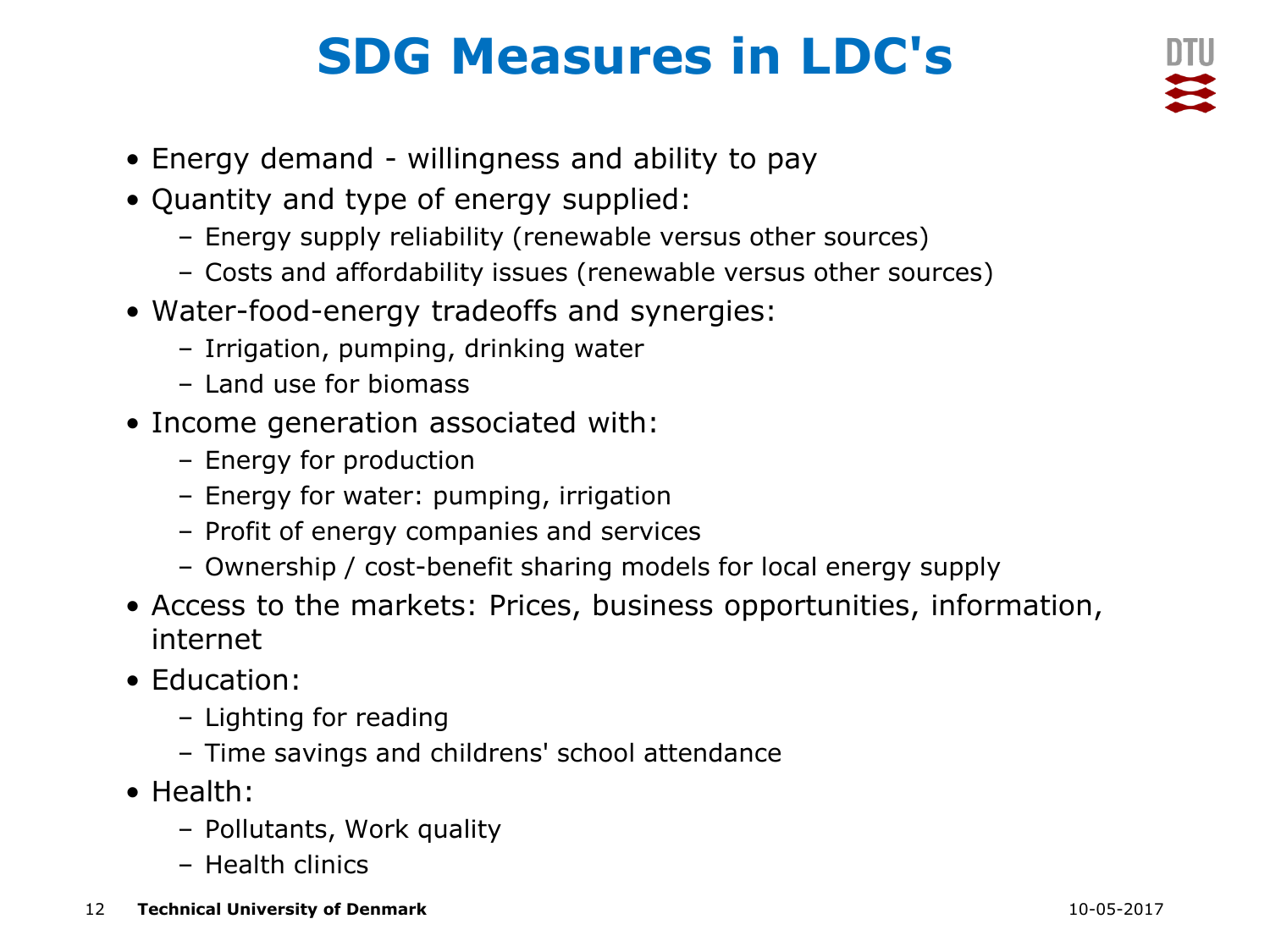# **Focal Areas for Energy SD Studies**



- Common conclusions: land use conflicts, energy and food access, employment, costs, biodiversity
- Green finance play a key role in meeting low stabilization targets
- More complete assessment of costs and benefits are needed to promote investments
- Assessments in low income countries are particularly challenging in order to access development energy access links
- Standardized framework could be an option to support renewable investments by ODA's, MDB's, and private investors
- Support methodology development and applications by local institutions
- Other important issues of concern include stranded assets and just transition